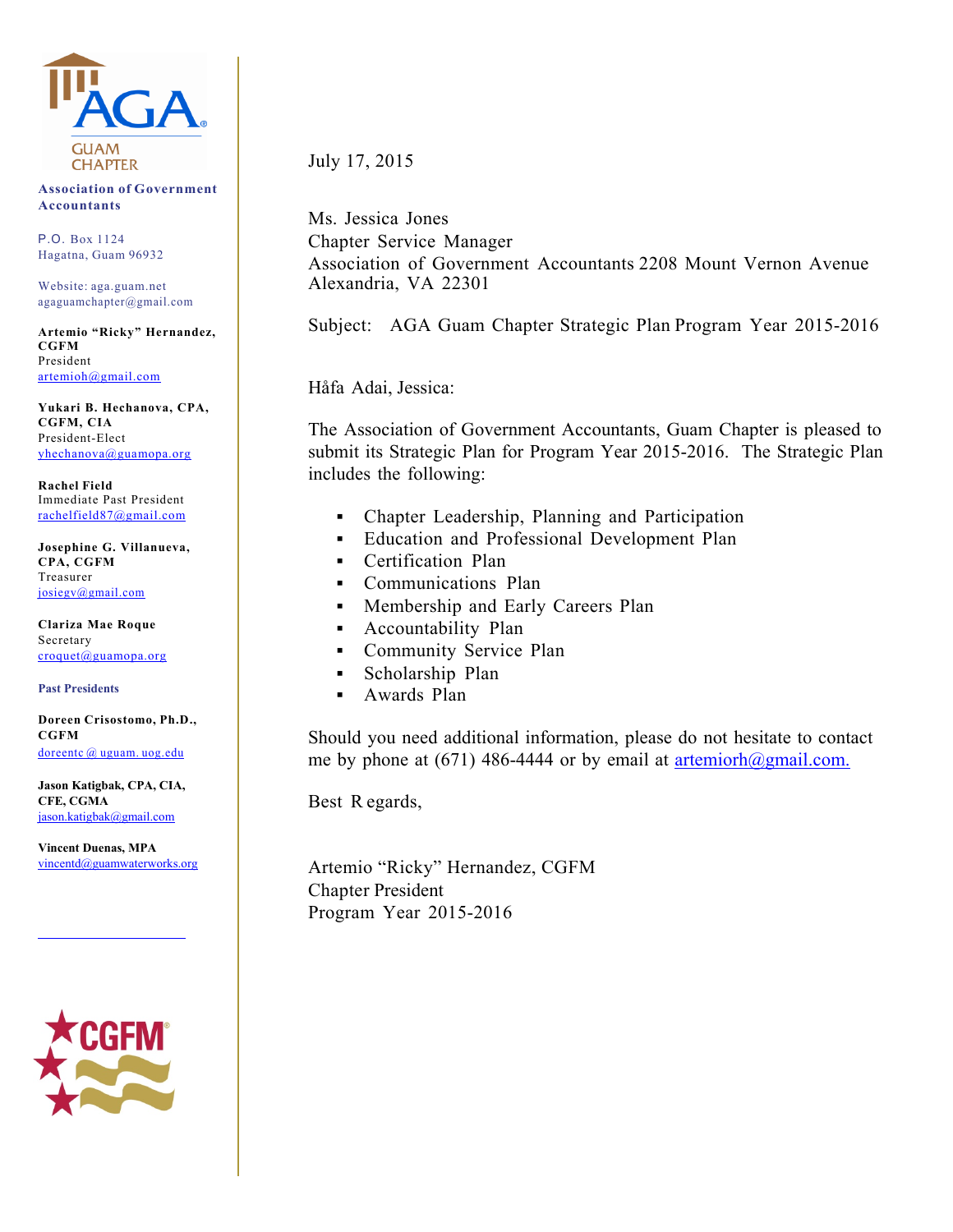# **AGA Guam Chapter**

Strategic Plan

Program Year 2015-2016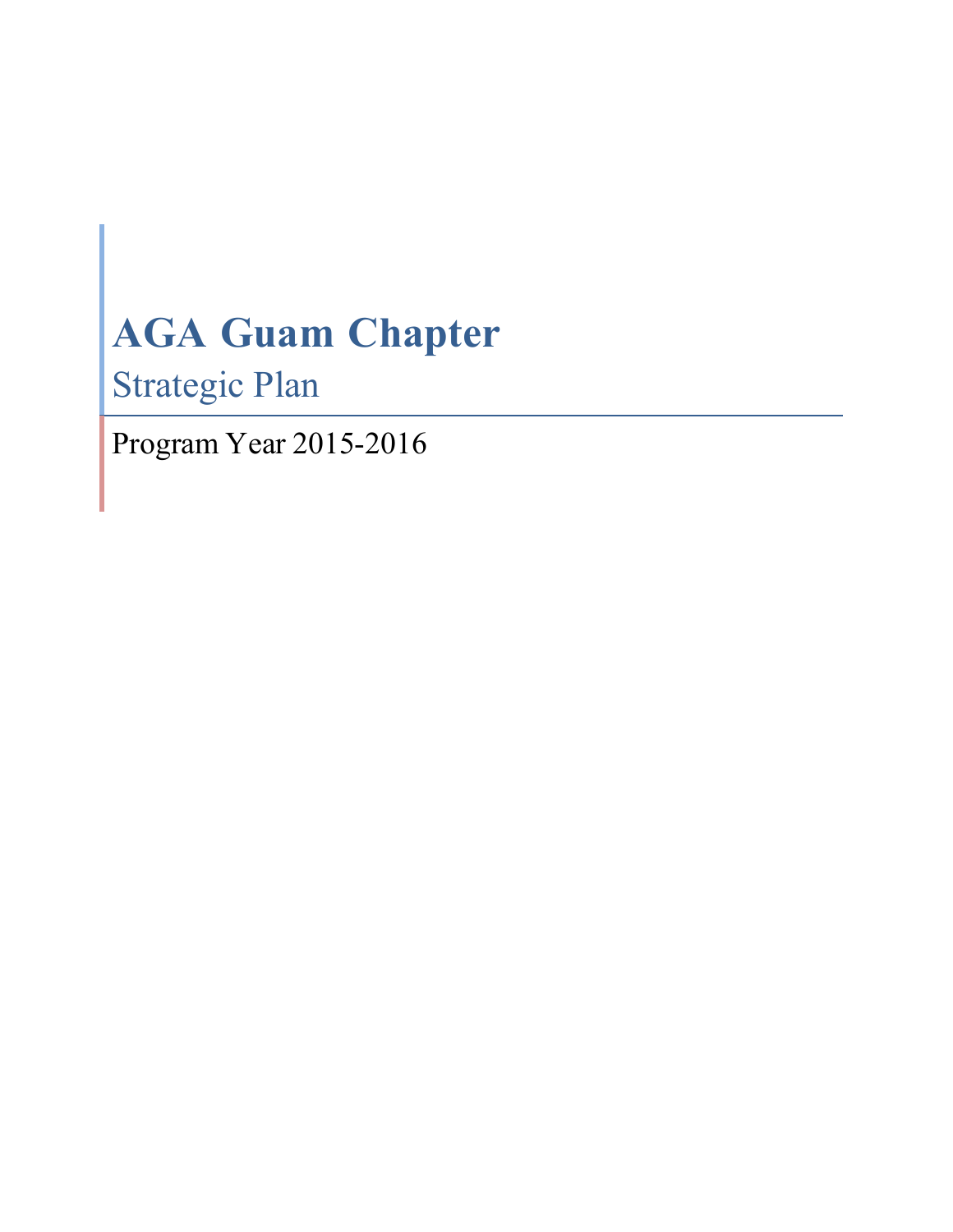# **Table of Contents**

# Contents

| Goal 3. Professional development to help all current and prospective members obtain additional skills  4 |  |
|----------------------------------------------------------------------------------------------------------|--|
|                                                                                                          |  |
|                                                                                                          |  |
|                                                                                                          |  |
|                                                                                                          |  |
|                                                                                                          |  |
|                                                                                                          |  |
|                                                                                                          |  |
|                                                                                                          |  |
|                                                                                                          |  |
|                                                                                                          |  |
|                                                                                                          |  |
|                                                                                                          |  |
|                                                                                                          |  |
|                                                                                                          |  |
|                                                                                                          |  |
|                                                                                                          |  |
|                                                                                                          |  |
|                                                                                                          |  |
|                                                                                                          |  |
|                                                                                                          |  |
|                                                                                                          |  |
|                                                                                                          |  |
|                                                                                                          |  |
|                                                                                                          |  |
|                                                                                                          |  |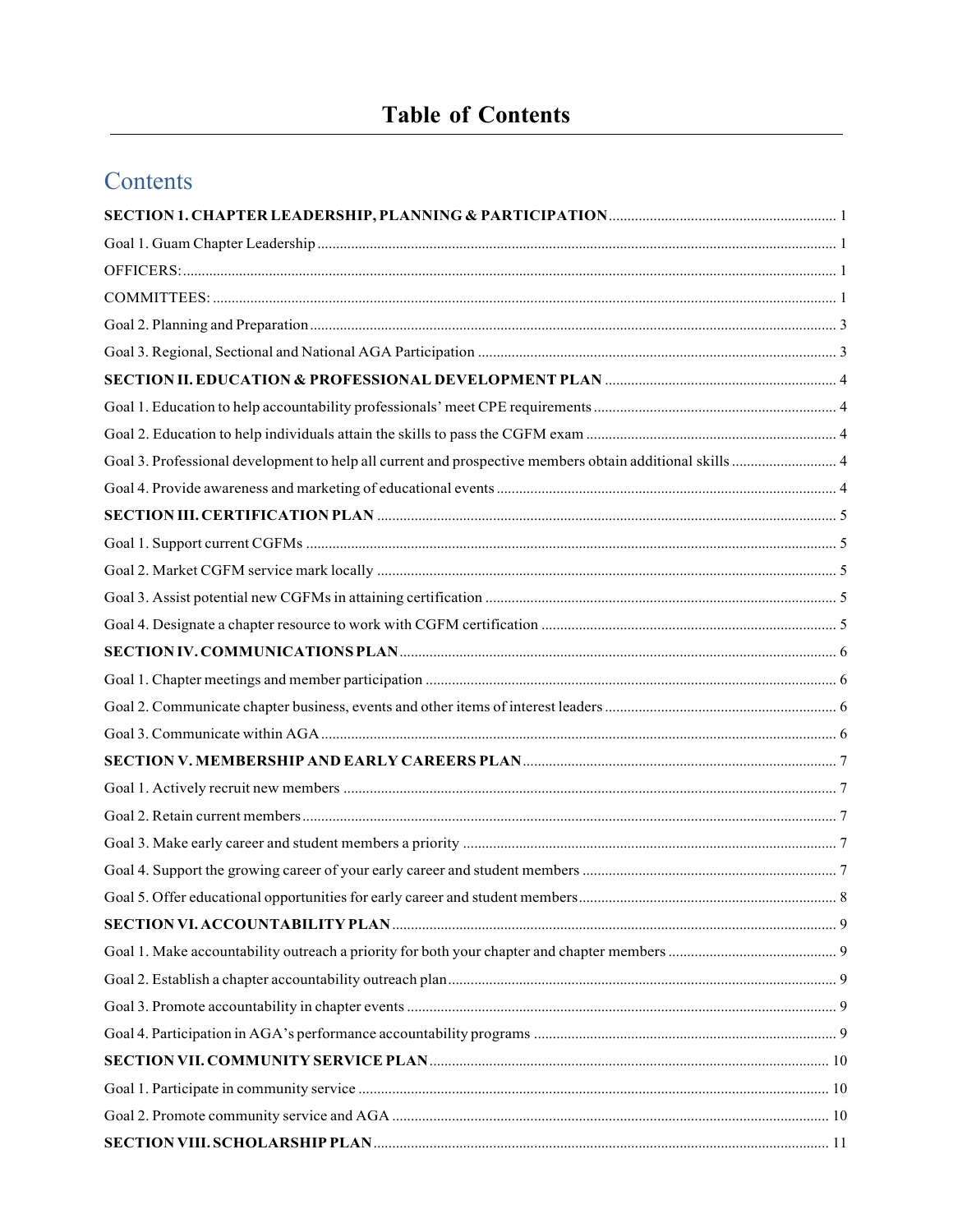| Goal 2. Promote the advancement of government financial management to the community and employers 12 |  |
|------------------------------------------------------------------------------------------------------|--|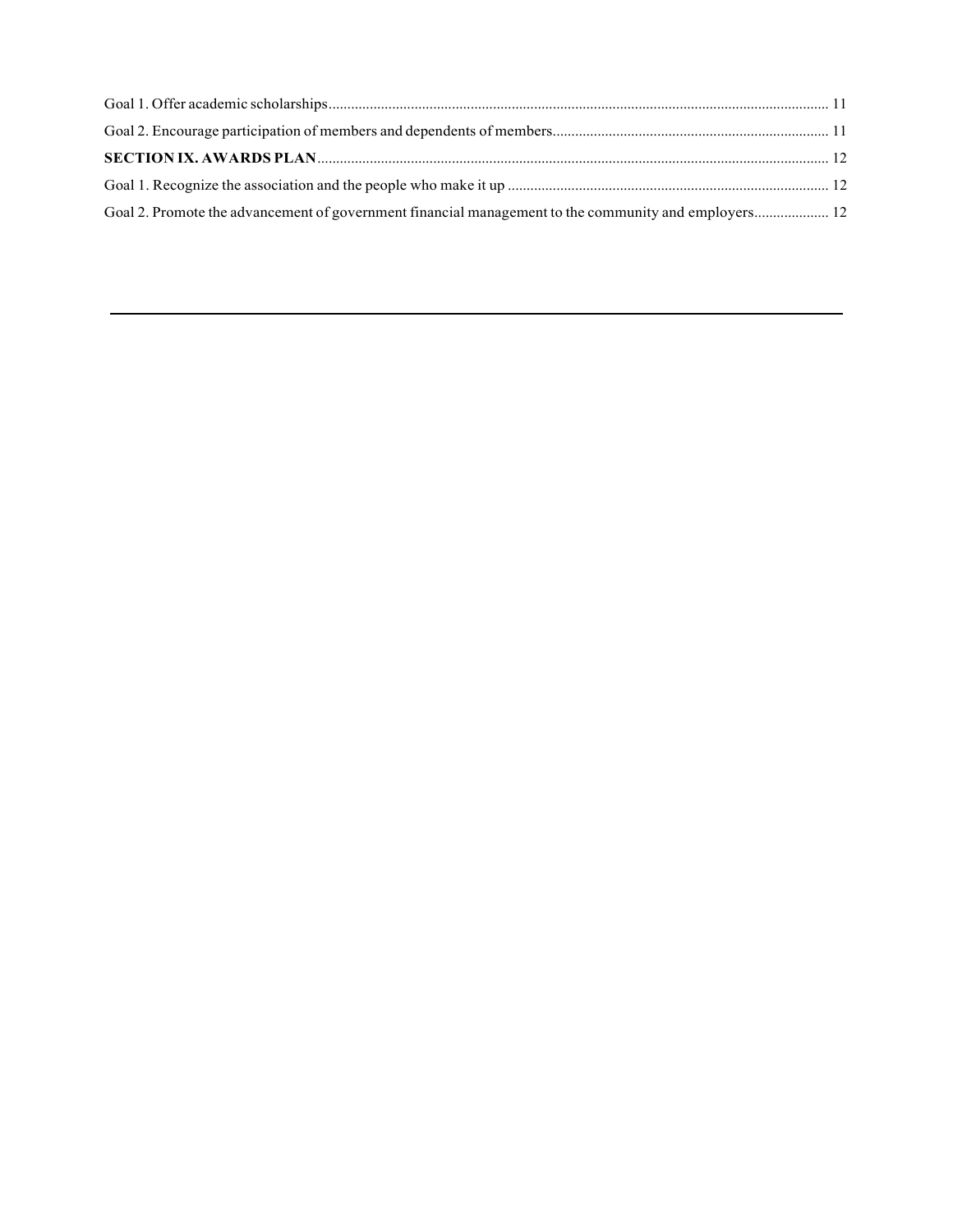# **SECTION 1. CHAPTER LEADERSHIP, PLANNING & PARTICIPATION**

#### **Goal 1. Guam Chapter Leadership**

*Chapter Executive Committee (CEC) Program Year 2015-2016*

Guam Chapter Bylaws located at website, http://www.aga.guam.net/#!chapterbylaws/c55q

# **OFFICERS:**

**President**: Artemio "Ricky" Hernandez, CGFM Member #: 100504 E-mail: artemiorh@gmail.com

**President**-**Elect**: Yukari B. Hechanova, CPA, CGFM, CIA Member #: 60087 E-mail: yhechanova@guamopa.org

**Immediate Past President**: Rachel Field, PMBA Member #: 94772 E-mail: rachelfield87@gmail.com

**Secretary**: Clariza Mae Roque Member #: 96313 E-mail: croque@guamopa.org

**Treasurer**: Josephine G. Villanueva, CPA, CGFM Member #: 71186 E-mail: josiegv@gmail.com

#### **COMMITTEES:**

**Programs**  Director: Vincent Duenas, MPA Member #: 67025 E-mail: vincentd@guamwaterworks.org

#### **Education**

Chair: Rodalyn May A. Gerardo, CGFM, CIA, CPA, CGAP Member #: 65248 E-mail: rgerardo@guamopa.org

#### **CGFM**

Chair: Jose Guevara III, CGFM Member #: 44115 E-mail: jojo\_guevara@hotmail.com

**Communications**  Director: Mark Palarca Member #: 105629 E-mail: mpalarca@deloitte.com

**Newsletter**  Editor: Matthew Quinata Member #: 22019 E-mail: mattquinata@gmail.com

#### **Website**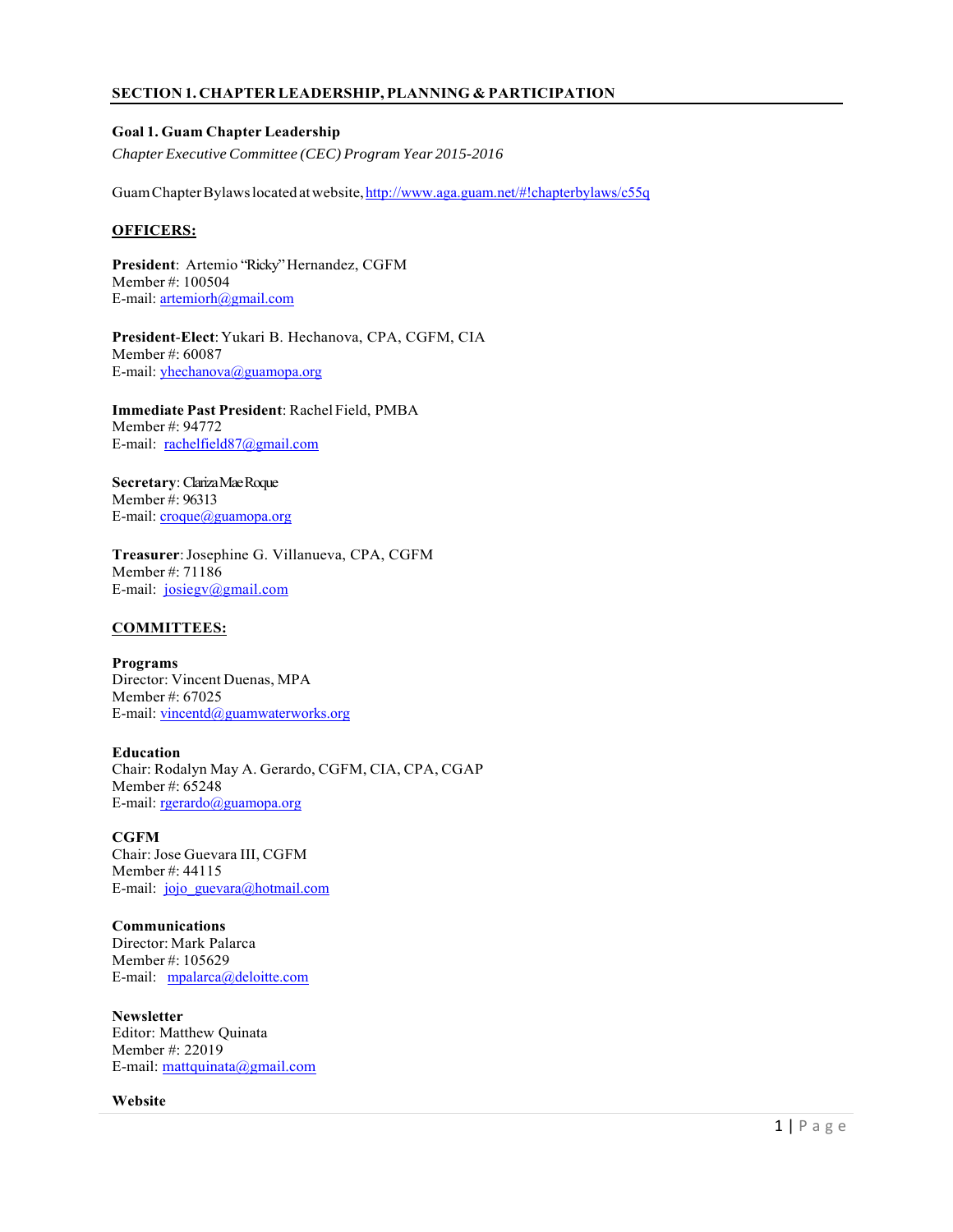Webmaster: Artemio "Ricky " Hernandez, CGFM Member #: 100504 E-mail: artemiorh@gmail.com

#### **Membership**

Chair: Jason Katigbak, CPA, CIA, CFE, CGMA Member #: 95562 E-mail: jasonkatigbak@gmail.com

Co-Chair: Debbie Ngata Member #: 96010 E-mail: debbie.ngata@gu.ey.com

**Early Careers** Chair: Doreen T. Crisostomo, Ph.D., CGFM, CICA, CFE Member #: 23737 E-mail: doreentc@triton.uog.edu

Co-Chair: Zeny Asuncion-Nace, CPA, CGFM, CFE Member #: 20535 E-mail: <u>nacy.zeny@gmail.com</u>

Student Representative and Co-Chair: Lorbea Palaming, University of Guam Junior Accountants Society President Member #: 128117 E-mail: lorbea.is@gmail.com

**Accountability**  Chair: Maripaz N. Perez, CGFM, CGAP Member #: 67833 E-mail: mnperez@gpagwa.com

Co-Chair: Zeny Asuncion-Nace, CPA, CGFM, CFE Member #: 20535 E-mail: <u>nacy.zeny@gmail.com</u>

**Community Service**  Chair: Frances Danieli, CGFM Member #: 92245 E-mail: fdanieli@ghura.org

Co-Chair: Ariana Villaverde Member #: 103262 E-mail: ariana.villaverde@gmail.com

#### **Chapter Recognition Program**

Chair: Taling Taitano, CPA, CGFM Member #: 12754 E-mail: tmtaitano@gmail.com

# **Awards**

Chair: Vincent Duenas, MPA Member #: 67025 E-mail: vincentd@guamwaterworks.org

#### **Scholarship**

Chair: Cora Montellano, CGFM Member #: 71186 E-mail: cmontellano@gpagwa.com

Co-Chair: Pamela Aguigui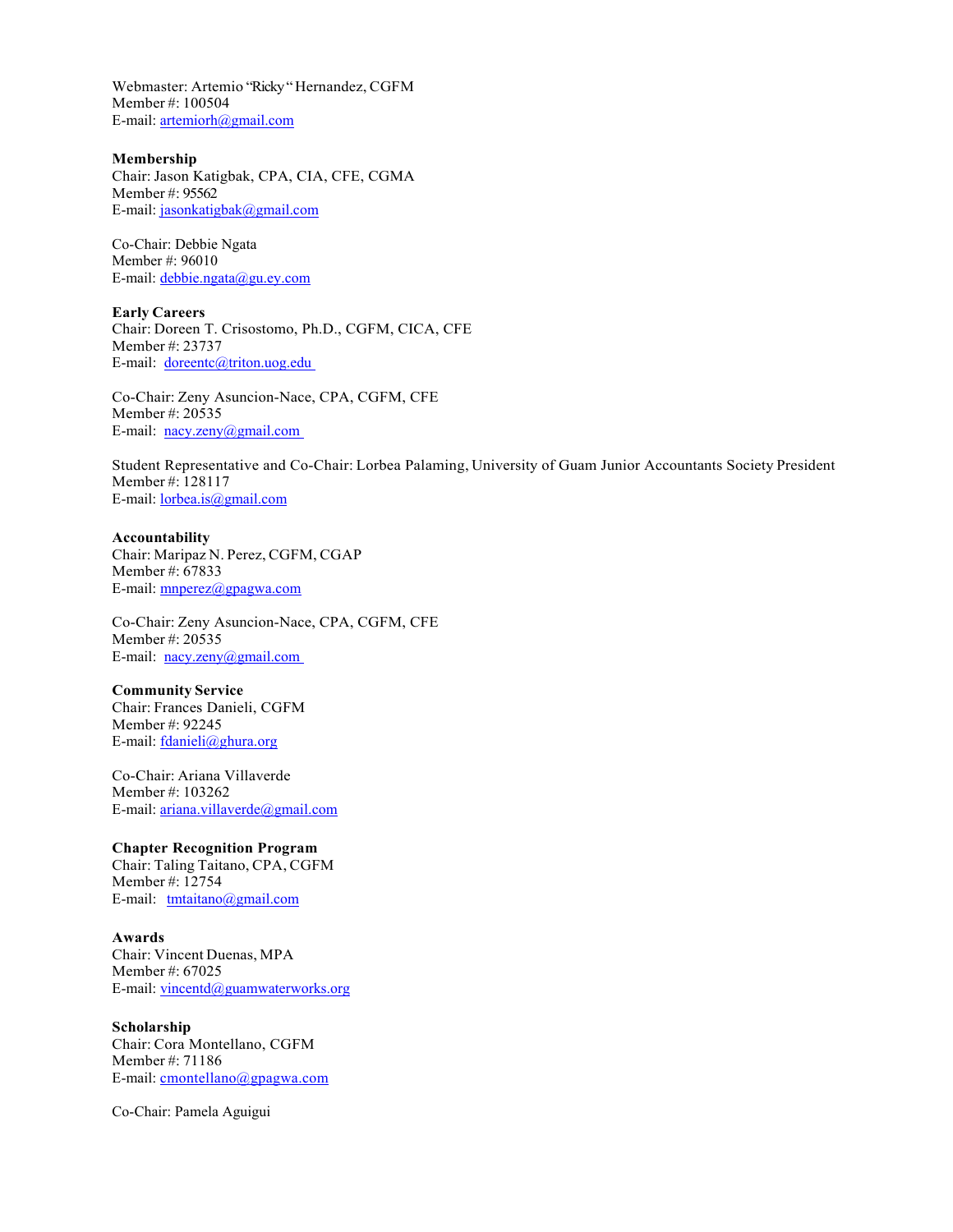Member #: 71197 E-mail: paguigui@gpagwa.com

**Historian**: Jerrick Hernandez, CGAP Member #: 94102 E-mail: jhernandez@guamopa.org

#### **Research/Standards**

Chair: Christopher Wolseley, CA Member #: 52587 E-mail: cwolseley@deloitte.com

# **By-Laws and Procedures**:

Chair: Llewelyn Terlaje, CGAP Member #: 70753 E-mail: lterlaje@guamopa.org

# **Goal 2. Planning and Preparation**

Chapter Administration:

Artemio "Ricky" Hernandez, President Yukari B. Hechanova, President-Elect

Program Chairperson: Vincent Duenas, MPA

The AGA Guam Chapter will hold monthly meetings to provide government accountability professionals an avenue and an opportunity to meet with their peers from private and public entities and discuss relevant issues affecting their profession. At each meeting, we will provide committee report updates and invite a guest speaker to address our members and nonmembers on topics relevant to the accountability profession. The Chapter Executive Committee will meet monthly to plan and discuss, in detail, the various activities of the Chapter.

Chapter Executive Committee (CEC) Meetings<br>
Date: Every 2nd Wednesday of the month<br>
Date: Every last Wednesday of the month<br>
Date: Every last Wednesday of Date: Every last Wednesday of the month Location: TBA<br>
Time: 12:00 - 1:00 pm<br>
Time: 12:00 - 1:00 pm<br>
Time: 12:00 - 1:00 pm Time: 12:00 - 1:00 pm

During Program Year 2015-2016, the AGA Guam Chapter is celebrating its  $45<sup>th</sup>$  anniversary as a chapter. The Chapter Executive Committee will be planning the following events aligned with the promotion of the AGA Guam Chapter and its  $45<sup>th</sup>$  anniversary:

- 1. September 2015: GovGuam 40 and Under: Emerging Leaders in the Government of Guam Publication and Event
- 2. November 2015: 3<sup>rd</sup> Annual High School Essay Competition
- 3. December 2015: Member Appreciation Christmas Luncheon
- 4. March 2015: CGFM Month Celebration
- 5. April 2015: Past Presidents' Appreciation Month Celebration

#### **Goal 3. Regional, sectional and national AGA participation**

Chapter members serving as regional officer or regional coordinator for the Pacific Rim region:

- Taling M. Taitano, Regional Vice President-Elect *(term expires June 30, 2016)*
- Rodalyn May A. Gerardo, Past Regional Vice President
- Taling M. Taitano, Education Regional Coordinator *(term expires June 30, 2017)*
- Jason V. Katigbak, Chapter Development and Assistance Regional Coordinator *(term expires June 30, 2017)*
- Jose B Guevara III, Certification Regional Coordinator *(term expires June 30, 2017)*
- Zeny T. Asuncion-Nace, Accountability Outreach Regional Coordinator *(term expires June 30, 2017)*

Chapter member serving on AGA National Board:

• Doreen Crisostomo, Sectional Vice President, Section III & Journal Editorial Board *(term expires June 30, 2016)*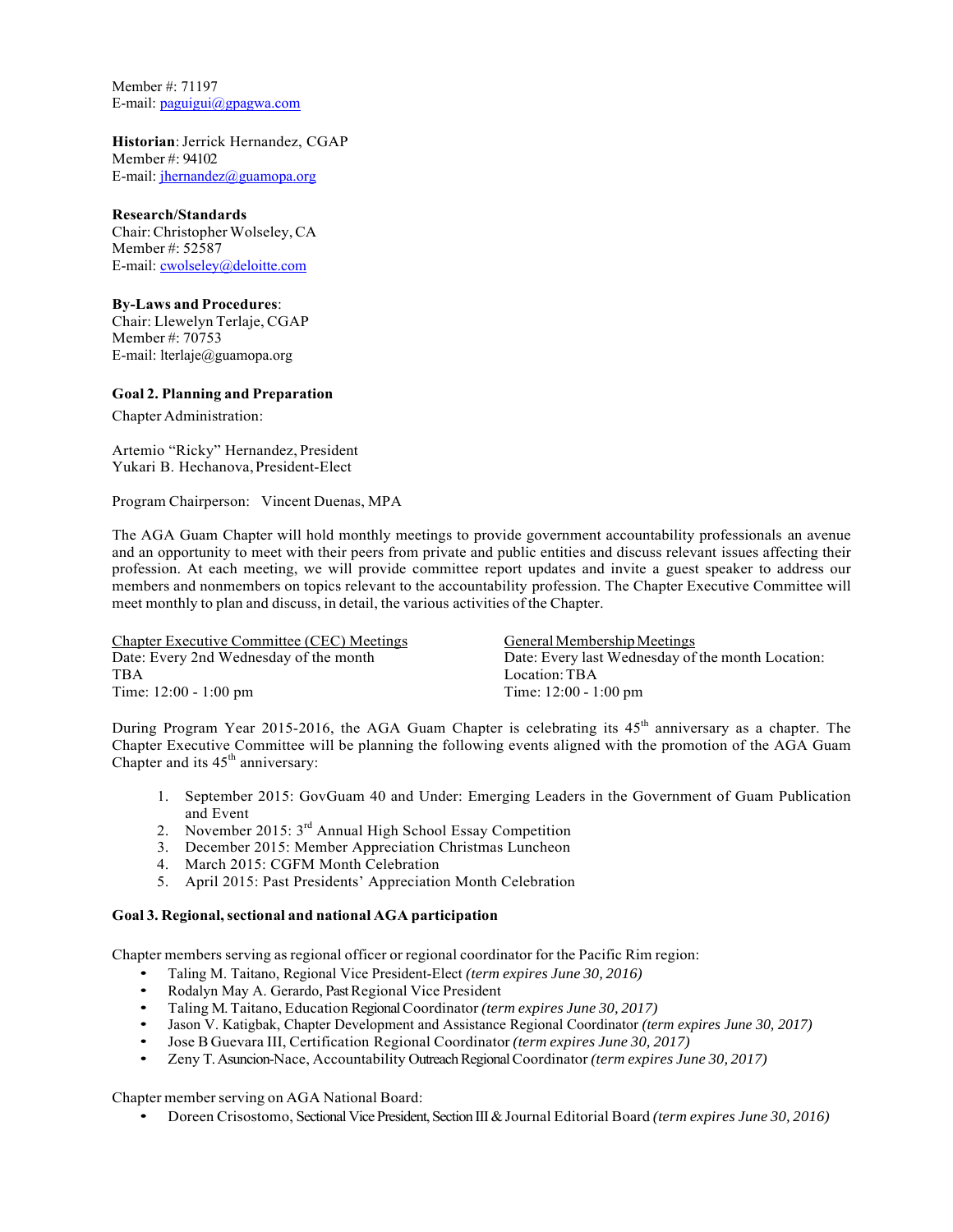# **SECTION II. EDUCATION & PROFESSIONAL DEVELOPMENT PLAN**

*Chairperson: Rodalyn Gerardo, CGFM, CPA, CIA, CGAP, CGMA* 

# **Goal 1. Education to help accountability professionals' meet CPE requirements**

Continue to provide relevant and affordable training to our members that will encourage them to strive for excellence in their current careers and equip them with the necessary core and specialized skills in the field of financial management:

Coordinate with the Governor's office, key government agencies, and other professional organizations (e.g., Guam Society of CPAs, American Society of Military Comptrollers, etc.) to ensure that the Committee can address the professional development needs of both the government and private sectors. Collaborate with other professional organizations and AGA Chapters in the Pacific Rim (Japan, Hawaii, and Saipan) to provide cost-efficient and costeffective delivery of training to the members through sharing of resources (e.g., instructor time and travel cost).

Coordinate with the Department of the Interior Office of Inspector General, Office of Public Accountability, and the Federal Bureau of Investigation for other training opportunities.

Inform members of CPE opportunities offered by the Guam Society of Certified Public Accountants, the Association of Pacific Island Public Auditors, the Government of Guam, AGA National, and the AGA Guam Chapter.

Provide at least one (1) AGA Guam Chapter-sponsored training each quarter during the program year.

# **Goal 2. Education to help individuals attain the skills to pass the CGFM exam**

Support the CGFM Committee in increasing the number of CGFMs through review classes or study groups.

Coordinate with the CGFM Committee and support them with their efforts to provide CGFM review courses through study groups.

Ensure the availability of updated educational materials (CGFM Guides) to our membership.

#### **Goal 3. Professional development to help all current and prospective members obtain additional skills**

Coordinate with the AGA National Office, University of Guam, and other professional organizations to secure guest speakers/instructors throughout the program year.

Solicit training course input from constituents in both the public and private sectors.

# **Goal 4. Provide awareness and marketing of educational events**

Explore new training methodologies such as using AGA National's Audio Conference (a cost efficient way of providing training) and other web-based training through corporate sponsors (e.g. Becker).

Coordinate with the University of Guam, through its Academe on training opportunities. Encourage member participation in various committees (venue, speakers, program, registration, sponsorship, etc.)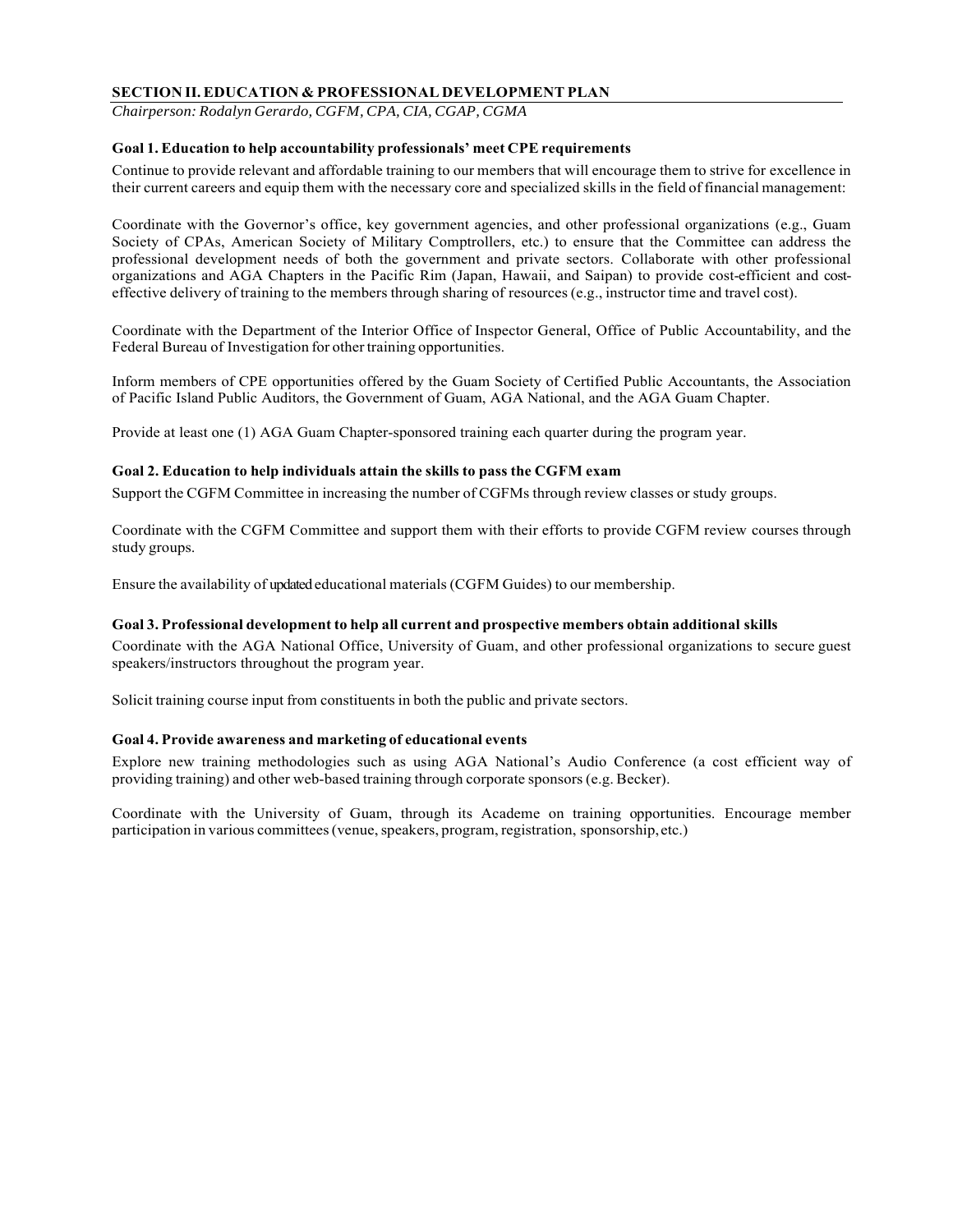# **SECTION III. CERTIFICATION PLAN**

*Chairperson: Jose Guevara III, CGFM*

#### **Goal 1. Support current CGFMs**

Support current CGFM's in attaining the 80 hours of CPE every two years by identifying CPE opportunities provided by AGA-Guam, AGA-National, other AGA chapters and accountability organizations in the Pacific Region.

Promote CGFM's achievements on the Chapter's newsletter, website or in the local newspaper. Annually participate in the "March is CGFM Month" awareness campaign.

Contribute items to the CGFM Regional Coordinator for inclusion in regions' accomplishment and awareness on this certification.

Provide information on CPE requirements on a monthly basis through email communication and/or other types of communication

#### **Goal 2. Market CGFM service mark locally**

Use the Core Values of Service, Accountability, Integrity, Leadership (SAIL) to promote these values in the local government. Encourage the use of the SAIL acronym in publications and notices.

Emphasize to the highest elected officials and government directors that the CGFM designation denotes excellence, performance and accountability.

Work with the Office of the Governor and the Guam Legislature toward receiving a Proclamation and Legislative Resolution during CGFM Month in March. Publish electronic files of proclamation and resolutions on the AGA website and submit to AGA National.

Promote Guam Public Law 33-18 which provides pay incentives to CGFM designation holders working in the government of Guam.

Communicate with members at least on a quarterly basis on the advantages of being CGFM certified using the member newsletter, website, or email.

Encourage existing CGFMs to include designations on their business cards, contact information, email signatures, etc.

#### **Goal 3. Assist potential new CGFMs in attaining certification**

Offer CGFM scholarship by providing reimbursement of the registration and test fee to members who pass the CGFM examination within one (1) year.

Provide CGFM review materials to members by borrowing the chapter's study guides. Sponsor CGFM preparation courses in Guam.

Promote study groups or CGFM outreach awareness programs.

Explore partnership opportunities with the Pacific Region Chapters to promote and bring CGFM preparation courses to the region.

# **Goal 4. Designate a chapter resource to work with CGFM certification**

Ensure the availability of educational materials (CGFM Guides) to our membership.

Coordinate with Education Chairperson to hold training necessary to meet CGFM requirements.

Team up with other chapter CGFM's to promote CGFM and provide presentations in CGFM Study groups.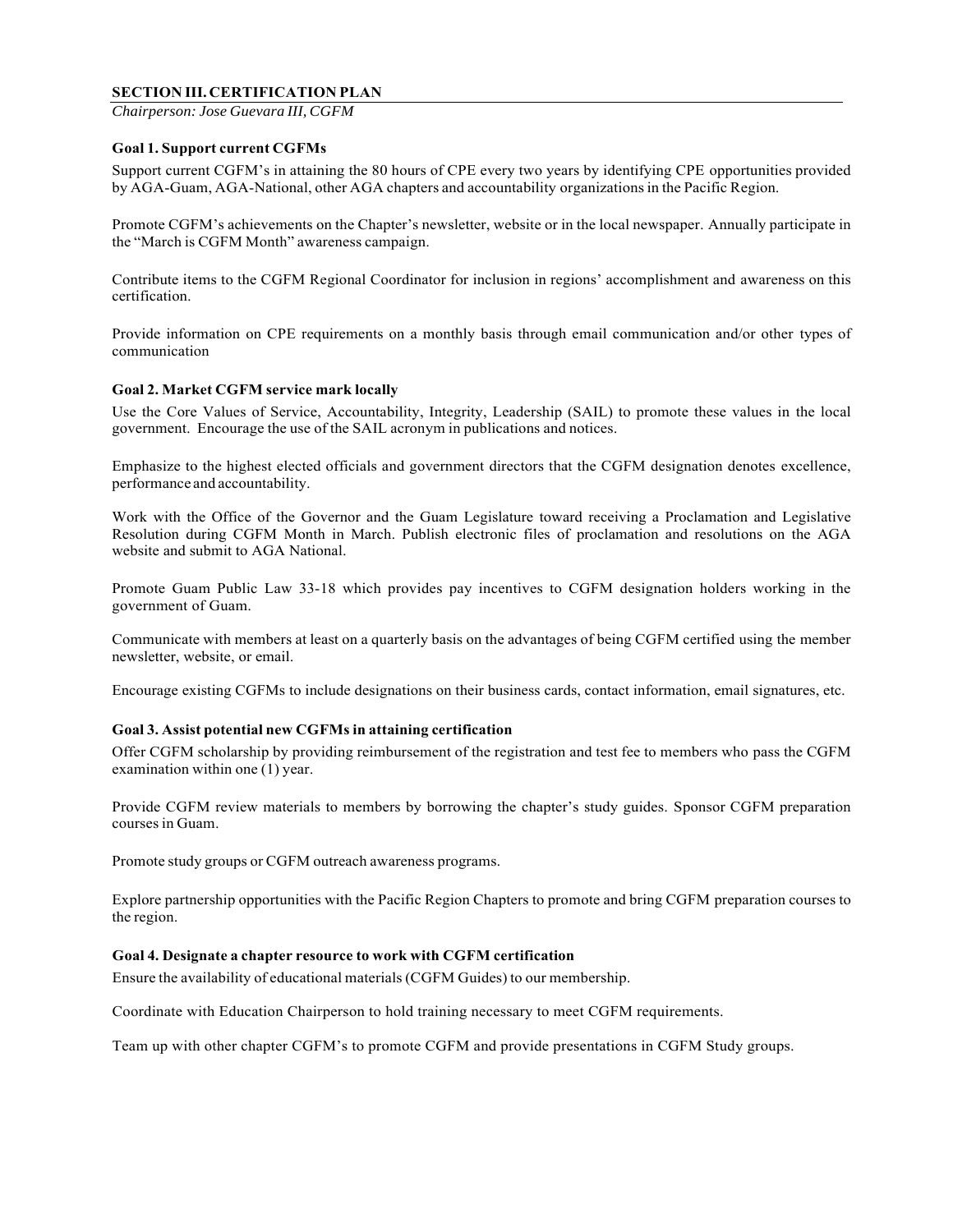# **SECTION IV. COMMUNICATIONS PLAN**

*Communication Director: Mark Palarca Newsletter Editor: Matthew Quinata Website Director: Artemio "Ricky" Hernandez, CGFM, MAcc Historian: Jerrick Hernandez, CGAP*

# **Goal 1. Chapter meetings and member participation**

Announce through website, newsletter and email chapter monthly meeting, events and conferences.

#### **Goal 2. Communicate chapter business, events and other items of interest leaders**

Update the chapter website on a weekly basis or as necessary to reflect chapter activity updates. Distribute newsletter to members and public on chapter website on a monthly basis.

Prepare public service announcements or press releases through:

- Newsletter
- Website
- Local media outlets
- Social Networking Sites
- National AGA

Publish monthly Chapter Executive Committee and General Membership meeting minutes on the AGA Guam Chapter website.

Publish monthly financial reports on the AGA Guam Chapter website.

Maintain and publish chapter history files for submission to AGA National.

# **Goal 3. Communicate within AGA**

Share information with the Pacific Rim chapters on the Guam chapter's monthly meeting, events and conferences.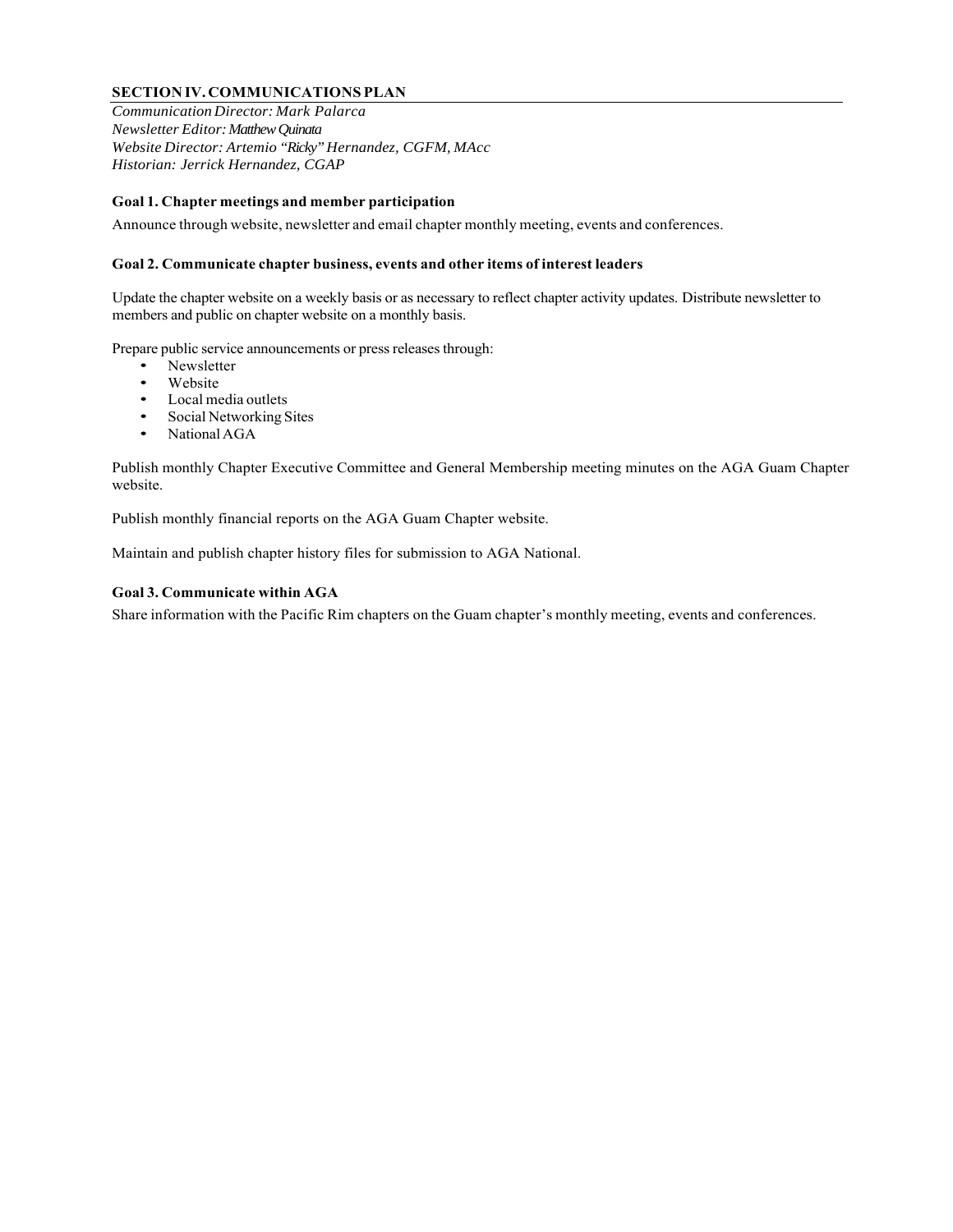# **SECTION V. MEMBERSHIP AND EARLY CAREERS PLAN**

*Membership Chairperson: Jason Katigbak, MBA, CPA, CFE, CIA, CGMA Membership Co-Chair: Debbie Ngata* 

*Early Careers Chairperson: Doreen T. Crisostomo, Ph.D., CGFM, CICA, CFE Early Careers Co-Chair: Zeny Asuncion-Nace, CPA, CGFM, CFE Student Representative and Early Careers Co-Chair: Lorbea Palaming, University of Guam JAS President*

#### **Goal 1. Actively recruit new members**

Increase membership to 200 members by the end of Program Year 2015-2016, 210 by the end of Program Year 2016- 2017, and 225 by the end of Program Year 2016-2017.

# **Goal 2. Retain current members**

Retain 90% of current membership for each of the next three (3) program years.

Communicate via email with members on a timely basis notifying them of monthly Chapter meetings and encourage participation in other Chapter activities.

Invite members who are celebrating membership anniversaries via email to be recognized during the monthly general membership meetings.

Recognize members' anniversary join date and years of membership in our newsletter and on our website.

Provide monthly updates of membership listing and changes.

Continue with the free lunch raffle program for attendees at our monthly AGA Chapter meetings and encourage nonmembers to join AGA for additional benefits.

Continue with the raffle program for members to win airfare, accommodations and registration fee and earn CPEs at the AGA National PDT based on availability of funds.

Continue to provide discounts for the luncheon during the monthly chapter meetings and training courses to members.

Recognize CGFMs in our newsletter and on our website. Contact past members whose membership has expired.

# **Goal 3. Make early career and student members a priority**

Offer networking opportunities to student and Early Career members with the rest of the AGA members by inviting the student and Early Career members to be part of the various AGA Guam Chapter committees and events. As a form of incentive, provide a subsidized cost of the membership fees and chapter lunch meetings for student and Early Career members who are actively involved with AGA.

Work with the UOG Junior Accountant's Society (JAS), Membership, Education and Community Service committees to continue incentive programs for active participation by students and Early Career members.

Emphasize networking opportunities involved when attending various AGA activities planning/organization conference, community service events, submit newsletter article, etc.

Participate in the University of Guam's Charter Day, speak at UOG Junior Accountant's Society (JAS) monthly meeting to promote CGFM, present/introduce the CGFM certification to UOG's accounting major classes.

Conduct the Annual High School Essay Competition to increase awareness amongst students in the secondary level.

#### **Goal 4. Support the growing career of your early career and student members**

Provide free membership to the student representative (JAS President) on the CEC committee.

Conduct presentations at high school "Career Day" events and/or college accounting courses about the significance, roles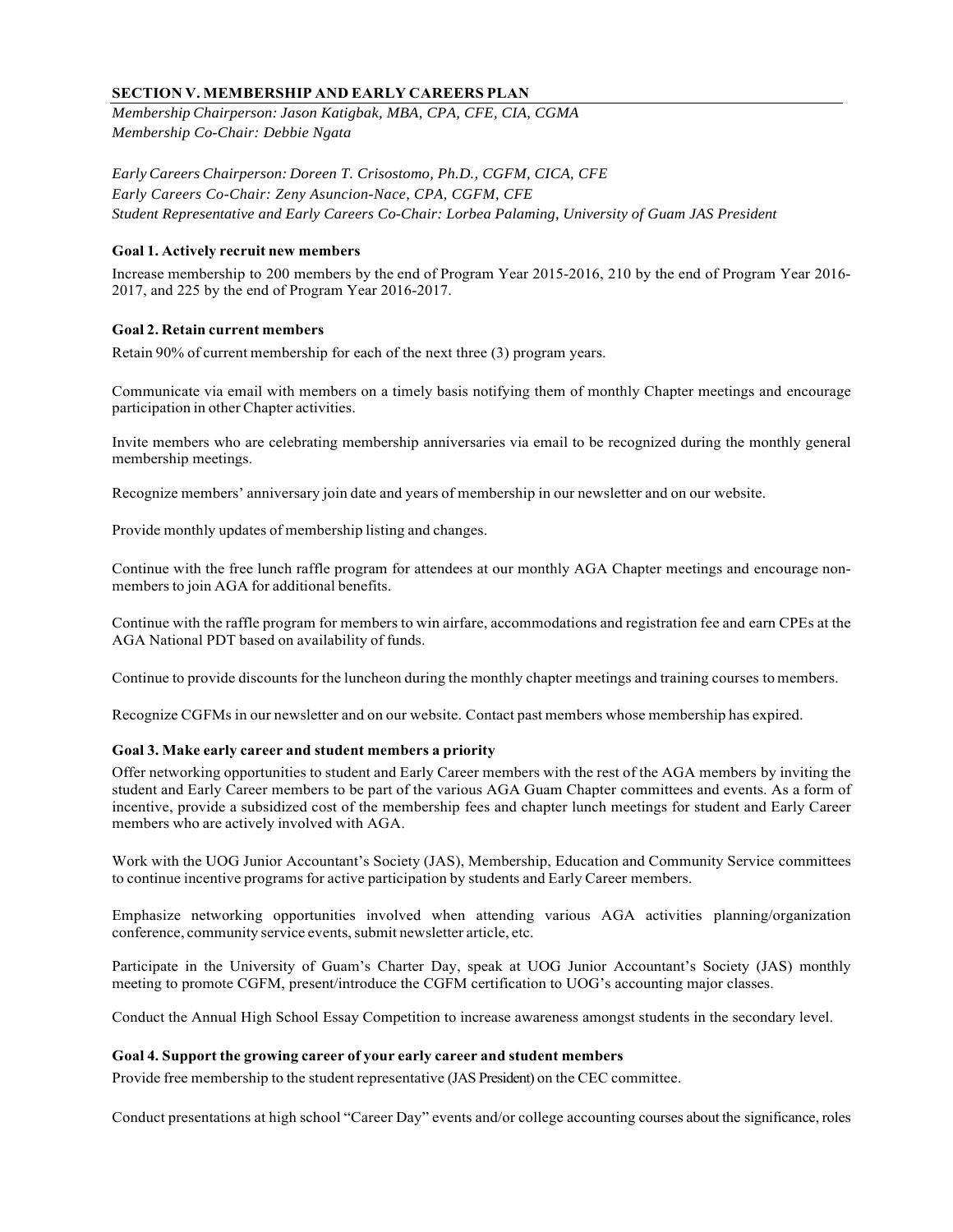and benefits of the accounting profession and AGA membership.

Encourage the University of Guam (UOG) and the Guam Community College (GCC) accounting students and professors to join the AGA Guam Chapter, by inviting them to attend and participate in chapter meetings, community service activities, and other AGA-sponsored events.

Improve the AGA mentorship program by providing opportunities for AGA mentors to interact with their accounting student mentees through student mixers, meetings, and/or job shadow days.

Develop other creative means by which current and prospective UOG and GCC accounting students can network with accounting professionals.

Coordinate with AGA members to facilitate student company tours.

Include UOG and GCC students in AGA mailing lists to receive email information regarding AGA activities, i.e. newsletters, community service programs, monthly membership meetings, etc.

#### **Goal 5. Offer educational opportunities for early career and student members**

Provide academic scholarships to UOG and GCC students. See scholarship plan.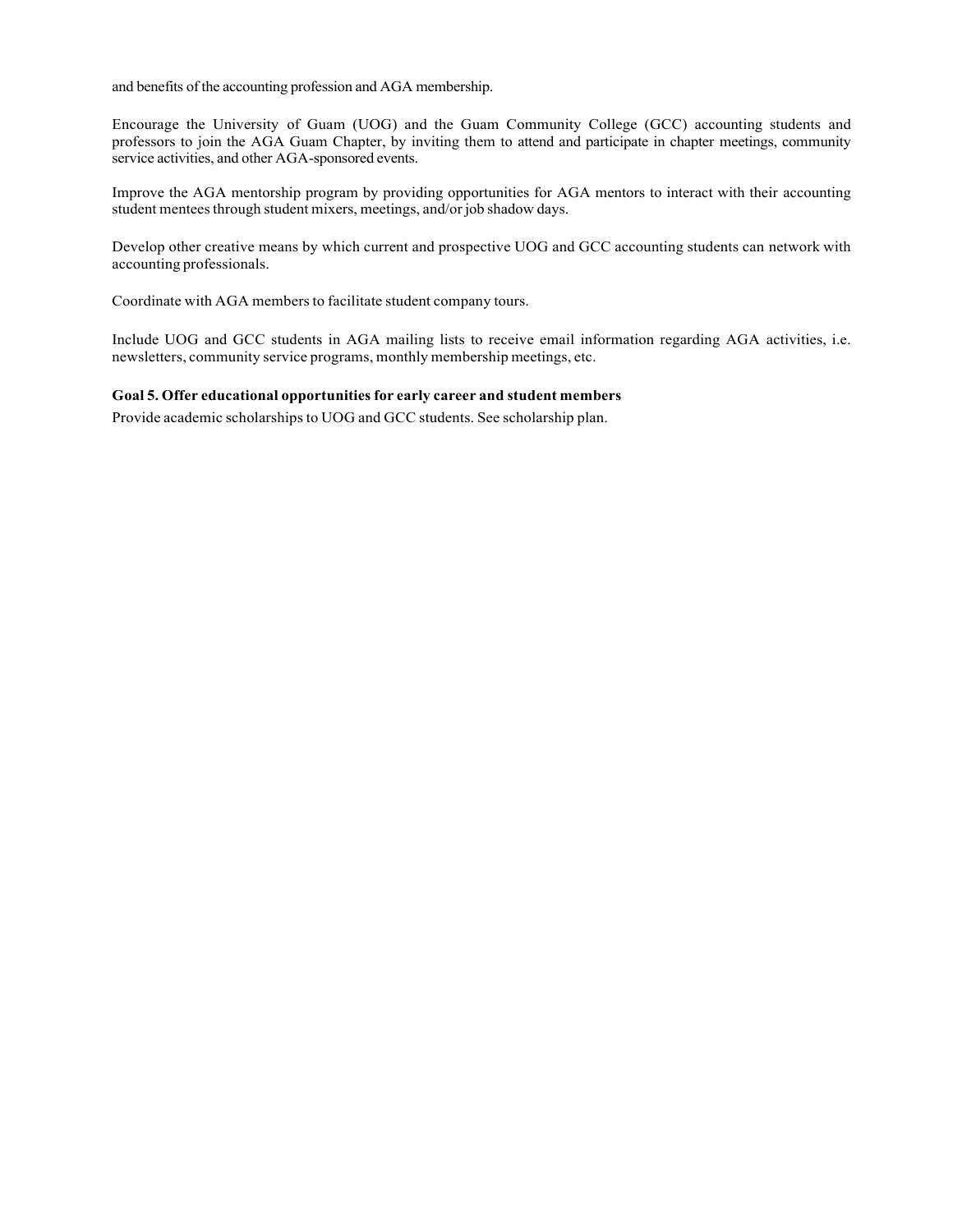# **SECTION VI. ACCOUNTABILITY PLAN**

*Chairperson: Maripaz N. Perez, CGFM, CGAP Co-Chair: Zeny Asuncion-Nace, CPA, CGFM, CFE* 

# **Goal 1. Make accountability outreach a priority for both your chapter and chapter members**

The AGA Guam Chapter complete and release its program year 2014~2015 CCR report no later than September 30, 2015.

Post chapter CCR to chapter website. Submit chapter CCR to AGAs Certificate of Excellence Review Program no later than December 31, 2015.

# **Goal 2. Establish a chapter accountability outreach plan**

Issue reminder notices to all government agencies about P.L. 30-127 requirement to prepare their CCR sixty (60) calendar days after the independent audit report for a government entity has been released by the Office of Public Accountability. Reminder notices to be issued no later than March 31, 2015.

Coordinate with the Office of Public Accountability (OPA) on the monitoring of compliance with P.L. 30-127 requirement for government of Guam entities to issue their CCRs after the completion of their respective financial audits.

Coordinate with the University of Guam Accounting Students and/or Junior Accountants' Society to provide assistance to government entities in the preparation of a CCR.

Prepare at least two (2) government agencies with the preparation of their CCRs.

# **Goal 3. Promote accountability in chapter events**

Secure officials from government entities to present their CCR during a regularly scheduled membership meeting. Presentation will also include sharing some of their stories and experience when compiling their respective CCR.

Issue a *"Best Citizen Centric Report Award"* to recognize an outstanding CCR that meets the design elements cited in P.L. 30-127 and the National AGA. CCRs posted at the OPA's website will be automatically entered in the contest and the winning CCR will be presented no later than December of 2015.

Present AGA Guam Chapter's program year 2014-2015 CCR report to the membership no later than December 2015.

# **Goal 4. Participation in AGA's performance accountability programs**

Submit at least 5 CCR reports prepared by government of Guam agencies to National.

Encourage and assist government entities to submit their CCR to National to conduct its Certificate of Excellence review.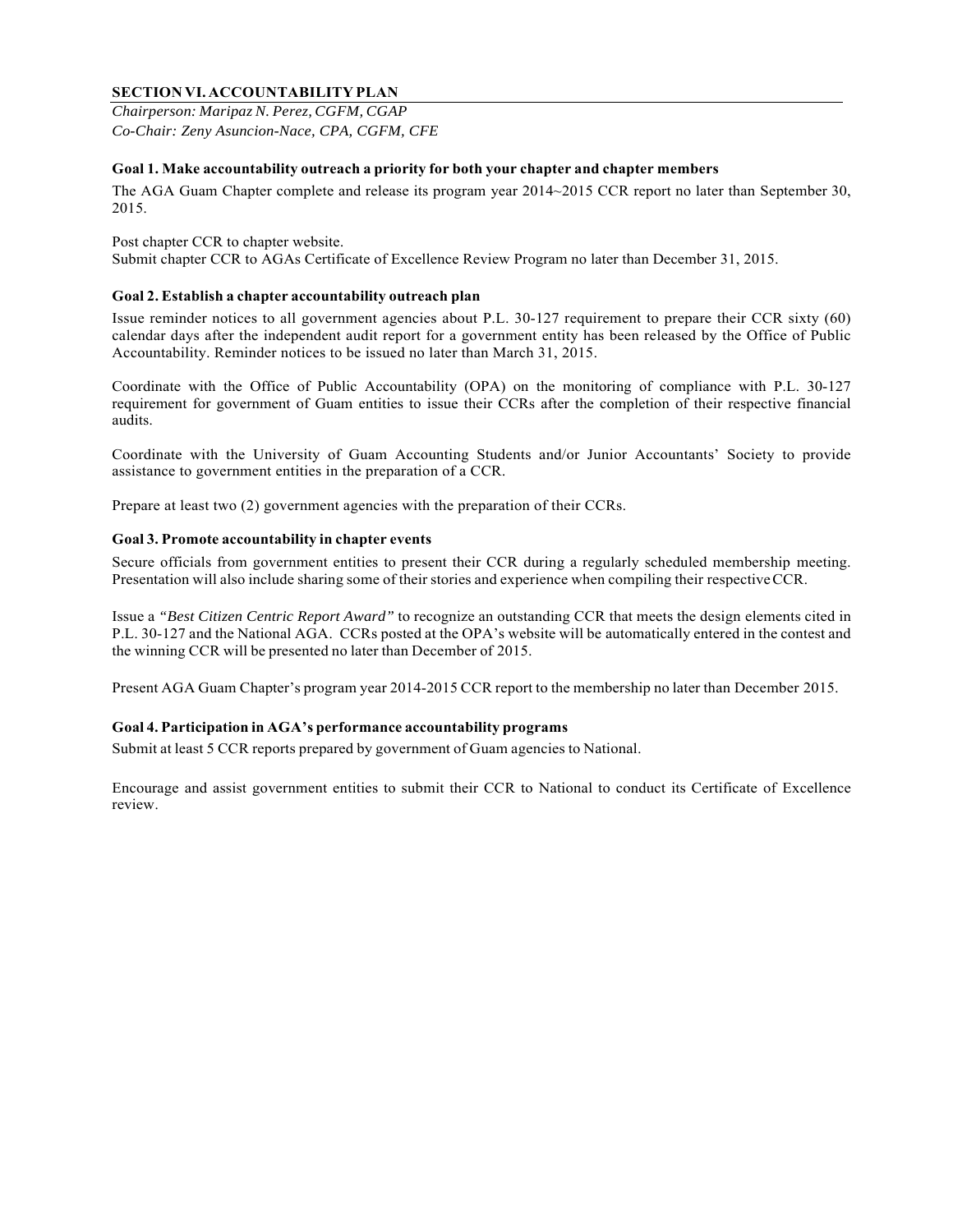# **SECTION VII. COMMUNITY SERVICE PLAN**

*Chairperson: Frances Danieli, CGFM Co-Chair: Ariana Villaverde*

# **Goal 1. Participate in community service**

AGA to participate or conduct at least one community service project each month for the program year.

Achieve 50% of total AGA membership to participate in at least one community service project for the program year (estimate 90 to 100 AGA members).

AGA members to support community service events that will utilize members' experience and expertise on the field such as tax clinics, credit awareness and savings education.

Participate in regional or international community service events to promote Professional Social Responsibility (PSR) for the program year such as the International Coastal Clean-up, Relay for Life event, World Environment Day and Red Cross initiatives.

# **Goal 2. Promote community service and AGA**

Participate in at least one regional or international community service event for the program year.

Partner with other non-profit organizations on community service projects that will foster professional and civic relationships with the AGA such as the Go Green Initiatives/I-Recycle Team, Salvation Army, Kusina Kamalen Karidat, Guam Animals in Need (GAIN), Habitat for Humanity and Adopt a School and Bus Stop project.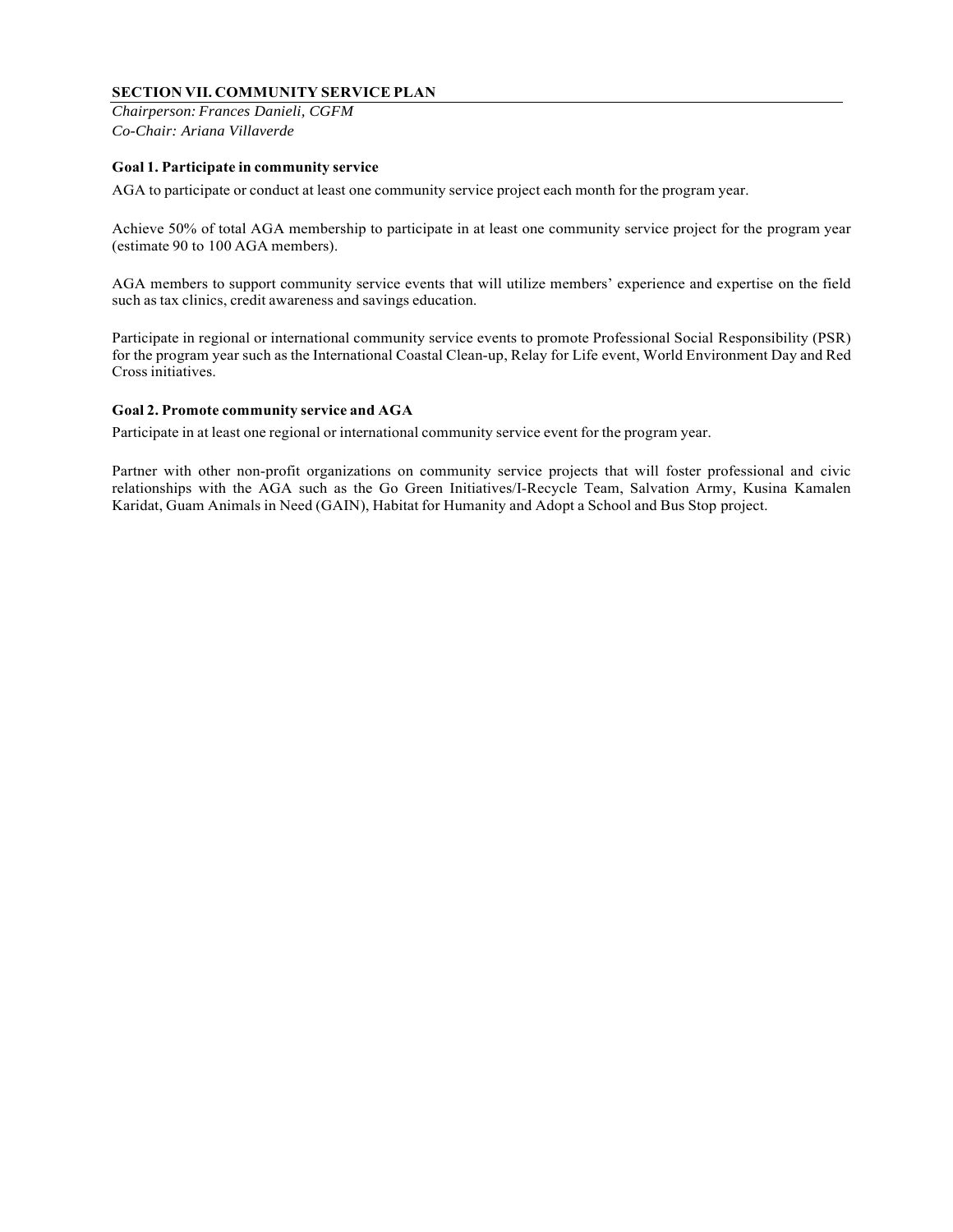# **SECTION VIII. SCHOLARSHIP PLAN**

*Chairperson: Cora Montellano, CGFM Co-Chair: Pamela Aguigui*

#### **Goal 1. Offer academic scholarships**

Set aside funds from the Educational Fund (to be determined by CEC) to support accounting and business student(s) in accordance with the AGA Guam Chapter Scholarship Criteria. Programs include but not limited to the Herminia Dierking scholarship, AGA Guam Chapter scholarship and graduate-level scholarship.

Solicit involvement of private sector to gain support of AGA-Guam chapter's scholarship programs. Offer free AGA membership to donors for each \$1,000 support.

Recognize donors by inviting them as speakers.

# **Goal 2. Encourage participation of members and dependents of members**

Distribute the Scholarship Program requirements during the general membership meetings and encourage members' involvement in the recruitment of potential candidates to the Scholarship Program. Announce regularly in the AGA membership meetings.

Encourage application to AGA National Academic Scholarships (due during the month of April 2015) including:

- Rising College Freshman
- Current Undergraduates<br>• Graduate Students
- Graduate Students
- Community Service